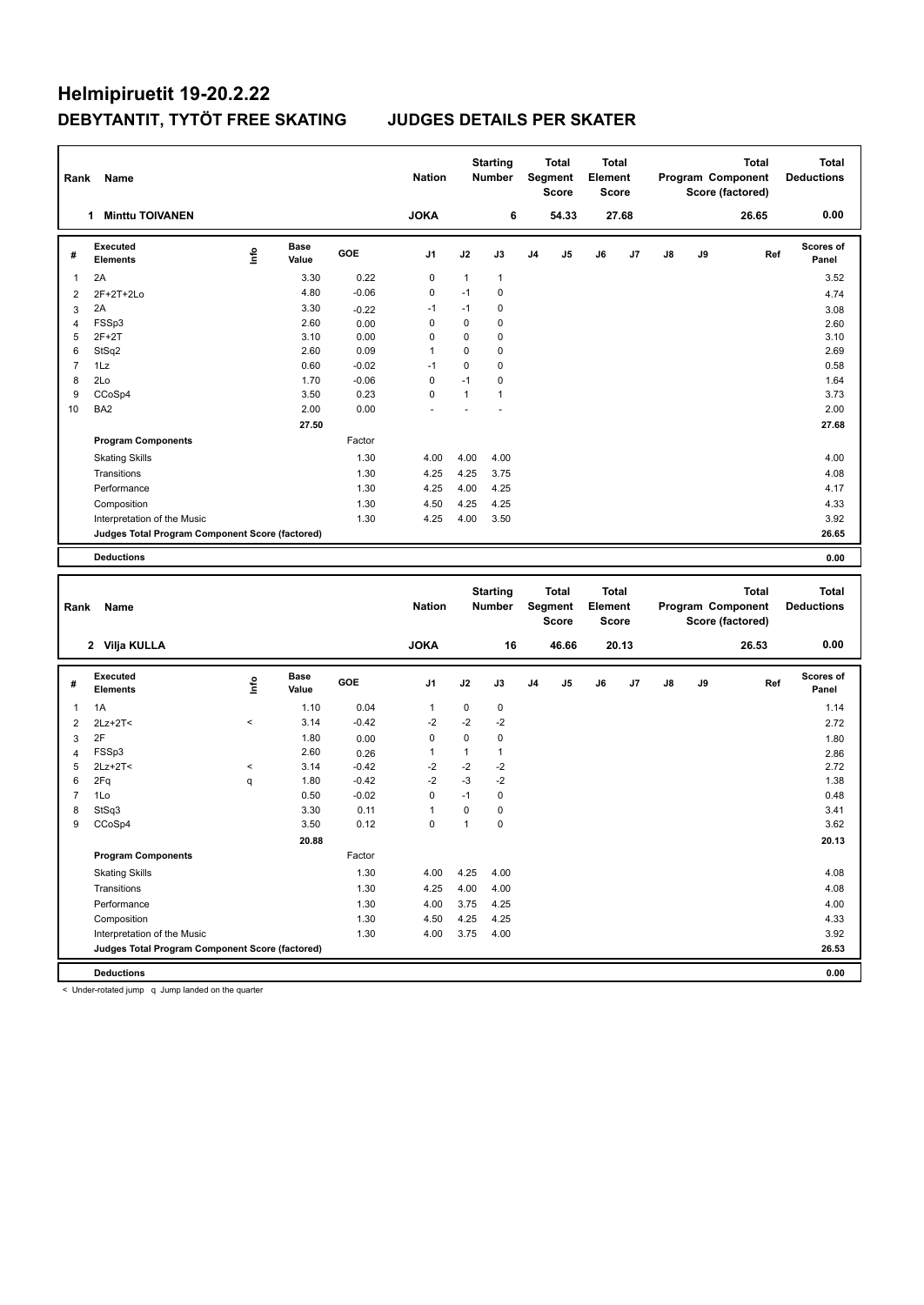# Helmipiruetit 19-20.2.22 DEBYTANTIT, TYTÖT FREE SKATING

### **JUDGES DETAILS PER SKATER**

| Rank           | Name                                            |                                  |               |         | <b>Nation</b>  |             | <b>Starting</b><br><b>Number</b> |                | <b>Total</b><br>Segment<br><b>Score</b> | <b>Total</b><br>Element<br><b>Score</b> |                |    |    | <b>Total</b><br>Program Component<br>Score (factored) | Total<br><b>Deductions</b> |
|----------------|-------------------------------------------------|----------------------------------|---------------|---------|----------------|-------------|----------------------------------|----------------|-----------------------------------------|-----------------------------------------|----------------|----|----|-------------------------------------------------------|----------------------------|
|                | Sofia TUOMENNORO<br>3                           |                                  |               |         | <b>JOKA</b>    |             | $\mathbf{2}$                     |                | 43.65                                   |                                         | 19.83          |    |    | 24.82                                                 | $-1.00$                    |
| #              | Executed<br><b>Elements</b>                     | $\mathop{\mathsf{Int}}\nolimits$ | Base<br>Value | GOE     | J <sub>1</sub> | J2          | J3                               | J <sub>4</sub> | J5                                      | J6                                      | J <sub>7</sub> | J8 | J9 | Ref                                                   | <b>Scores of</b><br>Panel  |
| 1              | 2Lo                                             |                                  | 1.70          | $-0.11$ | $-1$           | $-1$        | 0                                |                |                                         |                                         |                |    |    |                                                       | 1.59                       |
| $\overline{2}$ | $2F+2T$                                         |                                  | 3.10          | 0.00    | 0              | $\mathbf 0$ | $\mathbf 0$                      |                |                                         |                                         |                |    |    |                                                       | 3.10                       |
| 3              | 2Lze                                            | e                                | 1.68          | $-0.45$ | $-3$           | $-3$        | $-2$                             |                |                                         |                                         |                |    |    |                                                       | 1.23                       |
| $\overline{4}$ | FSSp3                                           |                                  | 2.60          | $-0.09$ | $-1$           | $\Omega$    | 0                                |                |                                         |                                         |                |    |    |                                                       | 2.51                       |
| 5              | 2F                                              |                                  | 1.80          | $-0.72$ | -4             | $-4$        | $-4$                             |                |                                         |                                         |                |    |    |                                                       | 1.08                       |
| 6              | StSq3                                           |                                  | 3.30          | 0.00    | 0              | $\mathbf 0$ | 0                                |                |                                         |                                         |                |    |    |                                                       | 3.30                       |
| $\overline{7}$ | 2Lo                                             |                                  | 1.70          | $-0.06$ | $\Omega$       | $-1$        | 0                                |                |                                         |                                         |                |    |    |                                                       | 1.64                       |
| 8              | 1A+1A+SEQ                                       |                                  | 1.76          | 0.00    | $\Omega$       | 0           | $\Omega$                         |                |                                         |                                         |                |    |    |                                                       | 1.76                       |
| 9              | CCoSp4                                          |                                  | 3.50          | 0.12    | $\overline{1}$ | $\mathbf 0$ | $\mathbf 0$                      |                |                                         |                                         |                |    |    |                                                       | 3.62                       |
|                |                                                 |                                  | 21.14         |         |                |             |                                  |                |                                         |                                         |                |    |    |                                                       | 19.83                      |
|                | <b>Program Components</b>                       |                                  |               | Factor  |                |             |                                  |                |                                         |                                         |                |    |    |                                                       |                            |
|                | <b>Skating Skills</b>                           |                                  |               | 1.30    | 3.50           | 3.75        | 3.75                             |                |                                         |                                         |                |    |    |                                                       | 3.67                       |
|                | Transitions                                     |                                  |               | 1.30    | 3.75           | 3.50        | 3.50                             |                |                                         |                                         |                |    |    |                                                       | 3.58                       |
|                | Performance                                     |                                  |               | 1.30    | 3.75           | 3.75        | 3.75                             |                |                                         |                                         |                |    |    |                                                       | 3.75                       |
|                | Composition                                     |                                  |               | 1.30    | 4.25           | 4.25        | 4.00                             |                |                                         |                                         |                |    |    |                                                       | 4.17                       |
|                | Interpretation of the Music                     |                                  |               | 1.30    | 4.00           | 4.00        | 3.75                             |                |                                         |                                         |                |    |    |                                                       | 3.92                       |
|                | Judges Total Program Component Score (factored) |                                  |               |         |                |             |                                  |                |                                         |                                         |                |    |    |                                                       | 24.82                      |
|                | <b>Deductions</b>                               |                                  | Falls:        | $-0.50$ |                |             | No/wrong spiral:                 |                | $-0.50$                                 |                                         |                |    |    |                                                       | $-1.00$                    |

e Wrong edge

| Rank           | Name                                              |         |                      |         | <b>Nation</b>  |          | <b>Starting</b><br><b>Number</b> |                | <b>Total</b><br>Segment<br><b>Score</b> | <b>Total</b><br>Element<br><b>Score</b> |       |    |    | <b>Total</b><br>Program Component<br>Score (factored) | <b>Total</b><br><b>Deductions</b> |
|----------------|---------------------------------------------------|---------|----------------------|---------|----------------|----------|----------------------------------|----------------|-----------------------------------------|-----------------------------------------|-------|----|----|-------------------------------------------------------|-----------------------------------|
|                | 4 Emilia TIILIKAINEN                              |         |                      |         | <b>JYTLS</b>   |          | 7                                |                | 42.24                                   |                                         | 18.53 |    |    | 23.71                                                 | 0.00                              |
| #              | Executed<br><b>Elements</b>                       | ١rfo    | <b>Base</b><br>Value | GOE     | J <sub>1</sub> | J2       | J3                               | J <sub>4</sub> | J5                                      | J6                                      | J7    | J8 | J9 | Ref                                                   | Scores of<br>Panel                |
| 1              | 1A+1Eu+2S                                         |         | 2.90                 | $-0.04$ | $\mathbf 0$    | $-1$     | 0                                |                |                                         |                                         |       |    |    |                                                       | 2.86                              |
| $\overline{2}$ | 2Lo                                               |         | 1.70                 | 0.00    | 0              | 0        | 0                                |                |                                         |                                         |       |    |    |                                                       | 1.70                              |
| 3              | 2F<                                               | $\prec$ | 1.44                 | $-0.34$ | $-2$           | $-2$     | $-3$                             |                |                                         |                                         |       |    |    |                                                       | 1.10                              |
| 4              | 2S                                                |         | 1.30                 | $-0.04$ | $-1$           | 0        | $\mathbf 0$                      |                |                                         |                                         |       |    |    |                                                       | 1.26                              |
| 5              | FSSp4                                             |         | 3.00                 | $-0.40$ | $-1$           | $-2$     | $-1$                             |                |                                         |                                         |       |    |    |                                                       | 2.60                              |
| 6              | StSq1                                             |         | 1.80                 | 0.00    | $\Omega$       | $\Omega$ | $\Omega$                         |                |                                         |                                         |       |    |    |                                                       | 1.80                              |
| $\overline{7}$ | $2Fq+2T<$                                         | $\prec$ | 2.84                 | $-0.72$ | $-4$           | $-4$     | $-4$                             |                |                                         |                                         |       |    |    |                                                       | 2.12                              |
| 8              | 2Lo                                               |         | 1.70                 | $-0.11$ | $-1$           | $-1$     | 0                                |                |                                         |                                         |       |    |    |                                                       | 1.59                              |
| 9              | CCoSp4                                            |         | 3.50                 | 0.00    | 0              | 0        | 0                                |                |                                         |                                         |       |    |    |                                                       | 3.50                              |
|                |                                                   |         | 20.18                |         |                |          |                                  |                |                                         |                                         |       |    |    |                                                       | 18.53                             |
|                | <b>Program Components</b>                         |         |                      | Factor  |                |          |                                  |                |                                         |                                         |       |    |    |                                                       |                                   |
|                | <b>Skating Skills</b>                             |         |                      | 1.30    | 3.50           | 3.50     | 4.25                             |                |                                         |                                         |       |    |    |                                                       | 3.75                              |
|                | Transitions                                       |         |                      | 1.30    | 3.50           | 3.50     | 3.75                             |                |                                         |                                         |       |    |    |                                                       | 3.58                              |
|                | Performance                                       |         |                      | 1.30    | 3.25           | 3.50     | 4.00                             |                |                                         |                                         |       |    |    |                                                       | 3.58                              |
|                | Composition                                       |         |                      | 1.30    | 3.50           | 3.75     | 4.00                             |                |                                         |                                         |       |    |    |                                                       | 3.75                              |
|                | Interpretation of the Music                       |         |                      | 1.30    | 3.50           | 3.75     | 3.50                             |                |                                         |                                         |       |    |    |                                                       | 3.58                              |
|                | Judges Total Program Component Score (factored)   |         |                      |         |                |          |                                  |                |                                         |                                         |       |    |    |                                                       | 23.71                             |
|                | <b>Deductions</b>                                 |         |                      |         |                |          |                                  |                |                                         |                                         |       |    |    |                                                       | 0.00                              |
|                | < Under-rotated jump a lump landed on the quarter |         |                      |         |                |          |                                  |                |                                         |                                         |       |    |    |                                                       |                                   |

Under-rotated jump q Jump landed on the quarter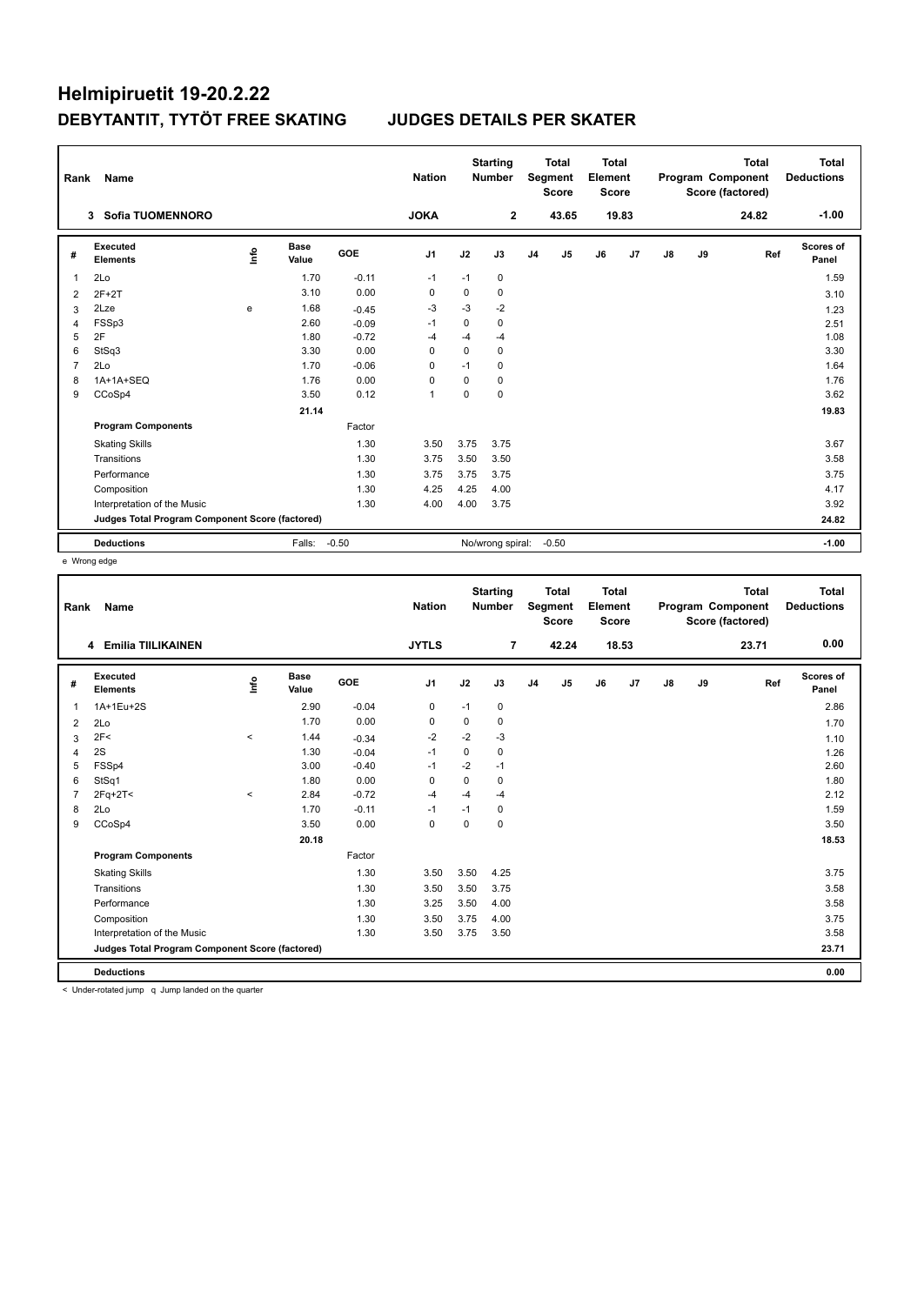| Rank           | Name                                            |    |               |         | <b>Nation</b>  |             | <b>Starting</b><br><b>Number</b> |                | <b>Total</b><br>Segment<br><b>Score</b> | <b>Total</b><br>Element<br><b>Score</b> |       |               |    | <b>Total</b><br>Program Component<br>Score (factored) | <b>Total</b><br><b>Deductions</b> |
|----------------|-------------------------------------------------|----|---------------|---------|----------------|-------------|----------------------------------|----------------|-----------------------------------------|-----------------------------------------|-------|---------------|----|-------------------------------------------------------|-----------------------------------|
|                | 5 Emilia AALTONEN                               |    |               |         | TL.            |             | 3                                |                | 42.08                                   |                                         | 19.75 |               |    | 22.33                                                 | 0.00                              |
| #              | Executed<br><b>Elements</b>                     | ۴ů | Base<br>Value | GOE     | J <sub>1</sub> | J2          | J3                               | J <sub>4</sub> | J5                                      | J6                                      | J7    | $\mathsf{J}8$ | J9 | Ref                                                   | <b>Scores of</b><br>Panel         |
| 1              | 1A                                              |    | 1.10          | 0.04    | $\mathbf{1}$   | $\mathbf 0$ | 0                                |                |                                         |                                         |       |               |    |                                                       | 1.14                              |
| 2              | 1Lz                                             |    | 0.60          | $-0.02$ | $\Omega$       | $-1$        | 0                                |                |                                         |                                         |       |               |    |                                                       | 0.58                              |
| 3              | StSq2                                           |    | 2.60          | 0.00    | 0              | $\Omega$    | 0                                |                |                                         |                                         |       |               |    |                                                       | 2.60                              |
| 4              | 2Lz+2T+2T                                       |    | 4.70          | $-0.07$ | $\mathbf 0$    | $-1$        | $\mathbf 0$                      |                |                                         |                                         |       |               |    |                                                       | 4.63                              |
| 5              | CCoSp4                                          |    | 3.50          | $-0.47$ | $-1$           | $-2$        | $-1$                             |                |                                         |                                         |       |               |    |                                                       | 3.03                              |
| 6              | $2F+2Log$                                       | q  | 3.50          | $-0.90$ | -5             | $-5$        | $-5$                             |                |                                         |                                         |       |               |    |                                                       | 2.60                              |
| $\overline{7}$ | 2Lo                                             |    | 1.70          | $-0.06$ | $\mathbf 0$    | $\mathbf 0$ | $-1$                             |                |                                         |                                         |       |               |    |                                                       | 1.64                              |
| 8              | 2F                                              |    | 1.80          | 0.00    | 0              | $\Omega$    | $\Omega$                         |                |                                         |                                         |       |               |    |                                                       | 1.80                              |
| 9              | FSSp1                                           |    | 2.00          | $-0.27$ | $-1$           | $-1$        | $-2$                             |                |                                         |                                         |       |               |    |                                                       | 1.73                              |
|                |                                                 |    | 21.50         |         |                |             |                                  |                |                                         |                                         |       |               |    |                                                       | 19.75                             |
|                | <b>Program Components</b>                       |    |               | Factor  |                |             |                                  |                |                                         |                                         |       |               |    |                                                       |                                   |
|                | <b>Skating Skills</b>                           |    |               | 1.30    | 3.50           | 3.50        | 3.50                             |                |                                         |                                         |       |               |    |                                                       | 3.50                              |
|                | Transitions                                     |    |               | 1.30    | 3.00           | 3.25        | 3.50                             |                |                                         |                                         |       |               |    |                                                       | 3.25                              |
|                | Performance                                     |    |               | 1.30    | 3.50           | 3.25        | 3.75                             |                |                                         |                                         |       |               |    |                                                       | 3.50                              |
|                | Composition                                     |    |               | 1.30    | 3.50           | 3.25        | 3.75                             |                |                                         |                                         |       |               |    |                                                       | 3.50                              |
|                | Interpretation of the Music                     |    |               | 1.30    | 3.50           | 3.25        | 3.50                             |                |                                         |                                         |       |               |    |                                                       | 3.42                              |
|                | Judges Total Program Component Score (factored) |    |               |         |                |             |                                  |                |                                         |                                         |       |               |    |                                                       | 22.33                             |
|                | <b>Deductions</b>                               |    |               |         |                |             |                                  |                |                                         |                                         |       |               |    |                                                       | 0.00                              |

q Jump landed on the quarter

| Rank           | Name                                            |            |                      |         | <b>Nation</b> |          | <b>Starting</b><br><b>Number</b> |                | <b>Total</b><br><b>Segment</b><br><b>Score</b> | Total<br>Element<br><b>Score</b> |       |               |    | <b>Total</b><br>Program Component<br>Score (factored) | Total<br><b>Deductions</b> |
|----------------|-------------------------------------------------|------------|----------------------|---------|---------------|----------|----------------------------------|----------------|------------------------------------------------|----------------------------------|-------|---------------|----|-------------------------------------------------------|----------------------------|
|                | <b>Helmi TUOVINEN</b><br>6                      |            |                      |         | <b>SATU</b>   |          | 14                               |                | 41.52                                          |                                  | 19.36 |               |    | 22.66                                                 | $-0.50$                    |
| #              | Executed<br><b>Elements</b>                     | <b>Lin</b> | <b>Base</b><br>Value | GOE     | J1            | J2       | J3                               | J <sub>4</sub> | J5                                             | J6                               | J7    | $\mathsf{J}8$ | J9 | Ref                                                   | <b>Scores of</b><br>Panel  |
| $\overline{1}$ | 2A<<                                            | <<         | 1.10                 | $-0.55$ | $-5$          | $-5$     | $-5$                             |                |                                                |                                  |       |               |    |                                                       | 0.55                       |
| 2              | 2F+2T+2T                                        |            | 4.40                 | 0.00    | 0             | 0        | 0                                |                |                                                |                                  |       |               |    |                                                       | 4.40                       |
| 3              | FSSp2                                           |            | 2.30                 | $-0.23$ | $-1$          | $-1$     | $-1$                             |                |                                                |                                  |       |               |    |                                                       | 2.07                       |
| 4              | 2Lz!                                            |            | 2.10                 | $-0.21$ | $-1$          | $-1$     | $-1$                             |                |                                                |                                  |       |               |    |                                                       | 1.89                       |
| 5              | 2Lo                                             |            | 1.70                 | 0.06    | 1             | $\Omega$ | 0                                |                |                                                |                                  |       |               |    |                                                       | 1.76                       |
| 6              | StSqB                                           |            | 1.50                 | $-0.05$ | $\Omega$      | $\Omega$ | $-1$                             |                |                                                |                                  |       |               |    |                                                       | 1.45                       |
| $\overline{7}$ | $2S+2Lo$                                        |            | 3.00                 | $-0.06$ | 0             | $-1$     | 0                                |                |                                                |                                  |       |               |    |                                                       | 2.94                       |
| 8              | 2F!                                             |            | 1.80                 | $-0.30$ | $-1$          | $-3$     | $-1$                             |                |                                                |                                  |       |               |    |                                                       | 1.50                       |
| 9              | CCoSp3                                          |            | 3.00                 | $-0.20$ | $-1$          | $\Omega$ | $-1$                             |                |                                                |                                  |       |               |    |                                                       | 2.80                       |
|                |                                                 |            | 20.90                |         |               |          |                                  |                |                                                |                                  |       |               |    |                                                       | 19.36                      |
|                | <b>Program Components</b>                       |            |                      | Factor  |               |          |                                  |                |                                                |                                  |       |               |    |                                                       |                            |
|                | <b>Skating Skills</b>                           |            |                      | 1.30    | 3.50          | 3.50     | 3.25                             |                |                                                |                                  |       |               |    |                                                       | 3.42                       |
|                | Transitions                                     |            |                      | 1.30    | 3.75          | 3.25     | 3.50                             |                |                                                |                                  |       |               |    |                                                       | 3.50                       |
|                | Performance                                     |            |                      | 1.30    | 3.75          | 3.25     | 3.25                             |                |                                                |                                  |       |               |    |                                                       | 3.42                       |
|                | Composition                                     |            |                      | 1.30    | 3.75          | 3.75     | 3.75                             |                |                                                |                                  |       |               |    |                                                       | 3.75                       |
|                | Interpretation of the Music                     |            |                      | 1.30    | 3.50          | 3.25     | 3.25                             |                |                                                |                                  |       |               |    |                                                       | 3.33                       |
|                | Judges Total Program Component Score (factored) |            |                      |         |               |          |                                  |                |                                                |                                  |       |               |    |                                                       | 22.66                      |
|                | <b>Deductions</b>                               |            | Falls:               | $-0.50$ |               |          |                                  |                |                                                |                                  |       |               |    |                                                       | $-0.50$                    |
| $\sim$ $\sim$  |                                                 |            |                      |         |               |          |                                  |                |                                                |                                  |       |               |    |                                                       |                            |

<< Downgraded jump ! Not clear edge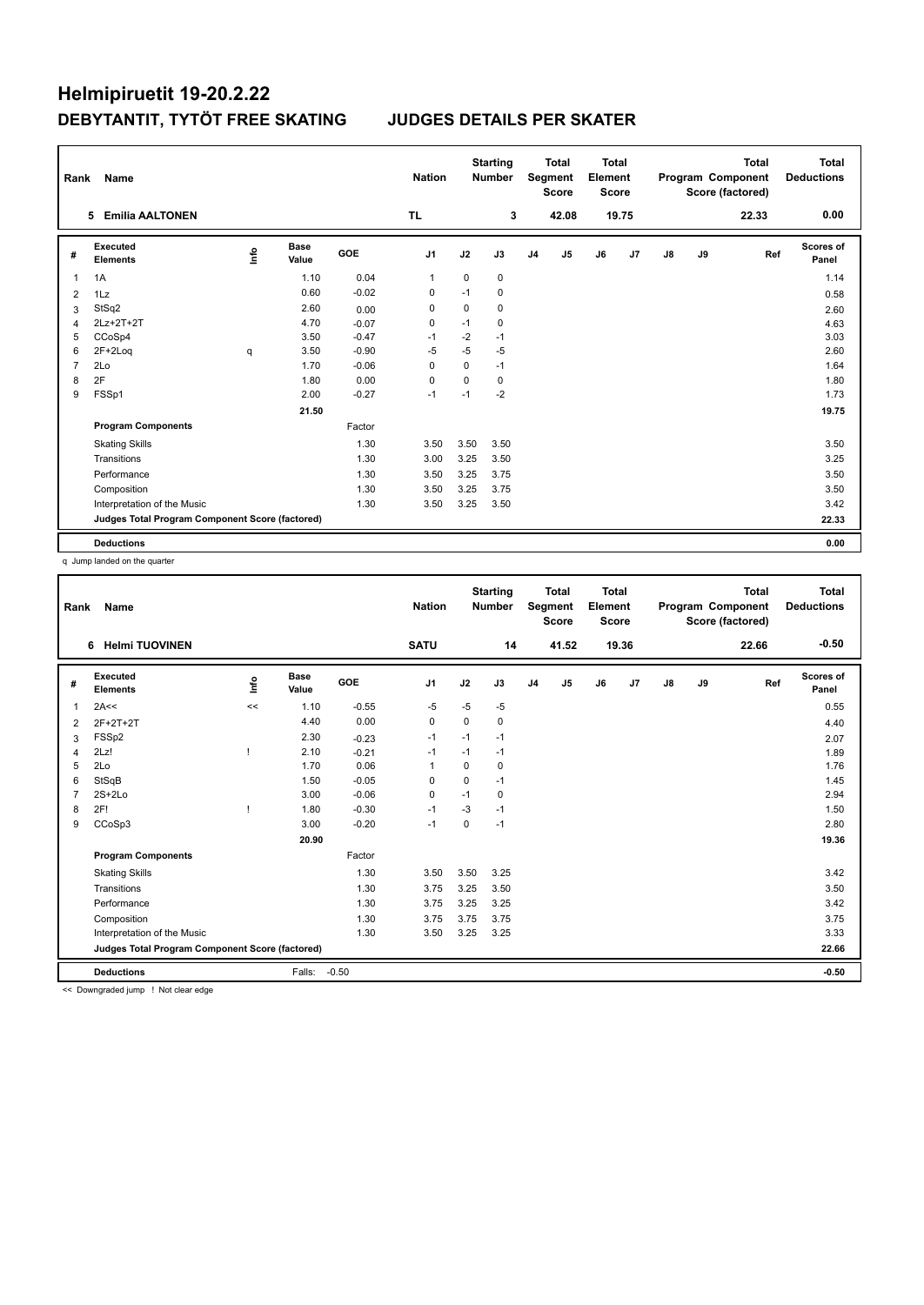| Rank           | Name                                            |                                  |               |            | <b>Nation</b>  |                | <b>Starting</b><br><b>Number</b> |                | Total<br>Segment<br><b>Score</b> | <b>Total</b><br>Element<br><b>Score</b> |       |               |    | Total<br>Program Component<br>Score (factored) | Total<br><b>Deductions</b> |
|----------------|-------------------------------------------------|----------------------------------|---------------|------------|----------------|----------------|----------------------------------|----------------|----------------------------------|-----------------------------------------|-------|---------------|----|------------------------------------------------|----------------------------|
|                | Evgenia ZHOVTOBRYUKH<br>7                       |                                  |               |            | <b>JYTLS</b>   |                | 11                               |                | 41.49                            |                                         | 17.94 |               |    | 24.05                                          | $-0.50$                    |
| #              | Executed<br><b>Elements</b>                     | $\mathop{\mathsf{Irr}}\nolimits$ | Base<br>Value | <b>GOE</b> | J <sub>1</sub> | J2             | J3                               | J <sub>4</sub> | J5                               | J6                                      | J7    | $\mathsf{J}8$ | J9 | Ref                                            | <b>Scores of</b><br>Panel  |
| 1              | $2Lz$ !<                                        |                                  | 1.68          | $-0.84$    | -5             | $-5$           | $-5$                             |                |                                  |                                         |       |               |    |                                                | 0.84                       |
| 2              | $2F+2Lo<$                                       | $\prec$                          | 3.16          | $-0.36$    | $-2$           | $-2$           | $-2$                             |                |                                  |                                         |       |               |    |                                                | 2.80                       |
| 3              | 1A                                              |                                  | 1.10          | 0.07       | $\mathbf{1}$   | 1              | 0                                |                |                                  |                                         |       |               |    |                                                | 1.17                       |
| 4              | FSSp3                                           |                                  | 2.60          | $-0.35$    | -1             | $-1$           | $-2$                             |                |                                  |                                         |       |               |    |                                                | 2.25                       |
| 5              | 2Lz                                             | $\prec$                          | 1.68          | $-0.84$    | $-5$           | $-5$           | $-5$                             |                |                                  |                                         |       |               |    |                                                | 0.84                       |
| 6              | StSq2                                           |                                  | 2.60          | $-0.26$    | $-2$           | $\mathbf 0$    | $-1$                             |                |                                  |                                         |       |               |    |                                                | 2.34                       |
| $\overline{7}$ | 2F                                              |                                  | 1.80          | 0.06       | 0              | $\Omega$       | $\mathbf{1}$                     |                |                                  |                                         |       |               |    |                                                | 1.86                       |
| 8              | 2Lo                                             |                                  | 1.70          | 0.06       | 1              | 0              | 0                                |                |                                  |                                         |       |               |    |                                                | 1.76                       |
| 9              | CCoSp4                                          |                                  | 3.50          | 0.58       | $\overline{2}$ | $\overline{2}$ | $\mathbf{1}$                     |                |                                  |                                         |       |               |    |                                                | 4.08                       |
|                |                                                 |                                  | 19.82         |            |                |                |                                  |                |                                  |                                         |       |               |    |                                                | 17.94                      |
|                | <b>Program Components</b>                       |                                  |               | Factor     |                |                |                                  |                |                                  |                                         |       |               |    |                                                |                            |
|                | <b>Skating Skills</b>                           |                                  |               | 1.30       | 3.75           | 4.00           | 4.00                             |                |                                  |                                         |       |               |    |                                                | 3.92                       |
|                | Transitions                                     |                                  |               | 1.30       | 3.50           | 3.75           | 3.50                             |                |                                  |                                         |       |               |    |                                                | 3.58                       |
|                | Performance                                     |                                  |               | 1.30       | 3.50           | 3.75           | 3.25                             |                |                                  |                                         |       |               |    |                                                | 3.50                       |
|                | Composition                                     |                                  |               | 1.30       | 4.00           | 4.00           | 3.75                             |                |                                  |                                         |       |               |    |                                                | 3.92                       |
|                | Interpretation of the Music                     |                                  |               | 1.30       | 3.50           | 3.50           | 3.75                             |                |                                  |                                         |       |               |    |                                                | 3.58                       |
|                | Judges Total Program Component Score (factored) |                                  |               |            |                |                |                                  |                |                                  |                                         |       |               |    |                                                | 24.05                      |
|                | <b>Deductions</b>                               |                                  | Falls:        | $-0.50$    |                |                |                                  |                |                                  |                                         |       |               |    |                                                | $-0.50$                    |

< Under-rotated jump ! Not clear edge

| Rank           | Name                                            |      |                      |         | <b>Nation</b>  |          | <b>Starting</b><br><b>Number</b> |                | <b>Total</b><br>Segment<br><b>Score</b> | <b>Total</b><br>Element<br><b>Score</b> |       |               |    | Total<br>Program Component<br>Score (factored) | <b>Total</b><br><b>Deductions</b> |
|----------------|-------------------------------------------------|------|----------------------|---------|----------------|----------|----------------------------------|----------------|-----------------------------------------|-----------------------------------------|-------|---------------|----|------------------------------------------------|-----------------------------------|
|                | Pinja KARJALAINEN<br>8                          |      |                      |         | <b>TL</b>      |          | 15                               |                | 41.36                                   |                                         | 20.21 |               |    | 21.65                                          | $-0.50$                           |
| #              | <b>Executed</b><br><b>Elements</b>              | lnfo | <b>Base</b><br>Value | GOE     | J <sub>1</sub> | J2       | J3                               | J <sub>4</sub> | J5                                      | J6                                      | J7    | $\mathsf{J}8$ | J9 | Ref                                            | <b>Scores of</b><br>Panel         |
| 1              | 2F                                              |      | 1.80                 | $-0.24$ | $-1$           | $-2$     | $-1$                             |                |                                         |                                         |       |               |    |                                                | 1.56                              |
| $\overline{2}$ | 2A<<                                            | <<   | 1.10                 | $-0.55$ | $-5$           | $-5$     | $-5$                             |                |                                         |                                         |       |               |    |                                                | 0.55                              |
| 3              | 2Lz!+2T+2T                                      |      | 4.70                 | $-0.42$ | $-1$           | $-3$     | $-2$                             |                |                                         |                                         |       |               |    |                                                | 4.28                              |
| 4              | FCSp2                                           |      | 2.30                 | $-0.15$ | $\mathbf 0$    | $-1$     | $-1$                             |                |                                         |                                         |       |               |    |                                                | 2.15                              |
| 5              | 2Lz                                             |      | 2.10                 | $-0.21$ | $-1$           | $-1$     | $-1$                             |                |                                         |                                         |       |               |    |                                                | 1.89                              |
| 6              | StSq1                                           |      | 1.80                 | $-0.12$ | 0              | $-1$     | $-1$                             |                |                                         |                                         |       |               |    |                                                | 1.68                              |
| $\overline{7}$ | 2Lo                                             |      | 1.70                 | 0.00    | 0              | $\Omega$ | 0                                |                |                                         |                                         |       |               |    |                                                | 1.70                              |
| 8              | $2F+2Lo$                                        |      | 3.50                 | $-0.30$ | $-2$           | $-2$     | $-1$                             |                |                                         |                                         |       |               |    |                                                | 3.20                              |
| 9              | CCoSp3                                          |      | 3.00                 | 0.20    | $\mathbf{1}$   |          | 0                                |                |                                         |                                         |       |               |    |                                                | 3.20                              |
|                |                                                 |      | 22.00                |         |                |          |                                  |                |                                         |                                         |       |               |    |                                                | 20.21                             |
|                | <b>Program Components</b>                       |      |                      | Factor  |                |          |                                  |                |                                         |                                         |       |               |    |                                                |                                   |
|                | <b>Skating Skills</b>                           |      |                      | 1.30    | 3.00           | 3.00     | 3.25                             |                |                                         |                                         |       |               |    |                                                | 3.08                              |
|                | Transitions                                     |      |                      | 1.30    | 3.50           | 3.25     | 3.75                             |                |                                         |                                         |       |               |    |                                                | 3.50                              |
|                | Performance                                     |      |                      | 1.30    | 3.25           | 3.00     | 3.25                             |                |                                         |                                         |       |               |    |                                                | 3.17                              |
|                | Composition                                     |      |                      | 1.30    | 3.50           | 3.50     | 3.75                             |                |                                         |                                         |       |               |    |                                                | 3.58                              |
|                | Interpretation of the Music                     |      |                      | 1.30    | 3.50           | 3.25     | 3.25                             |                |                                         |                                         |       |               |    |                                                | 3.33                              |
|                | Judges Total Program Component Score (factored) |      |                      |         |                |          |                                  |                |                                         |                                         |       |               |    |                                                | 21.65                             |
|                | <b>Deductions</b>                               |      | Falls:               | $-0.50$ |                |          |                                  |                |                                         |                                         |       |               |    |                                                | $-0.50$                           |
|                | .                                               |      |                      |         |                |          |                                  |                |                                         |                                         |       |               |    |                                                |                                   |

<< Downgraded jump ! Not clear edge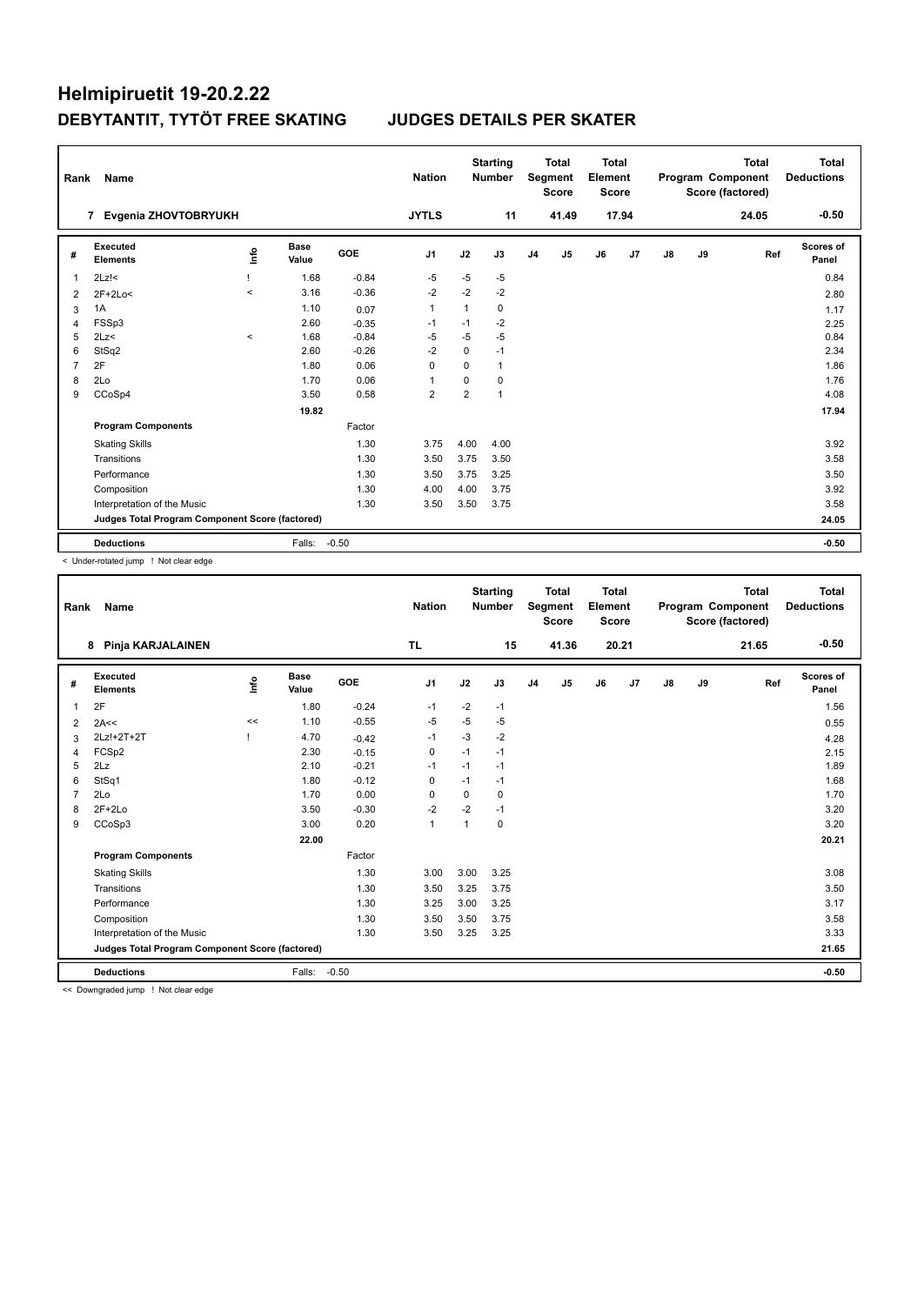# Helmipiruetit 19-20.2.22 DEBYTANTIT, TYTÖT FREE SKATING

### **JUDGES DETAILS PER SKATER**

| Rank           | Name                                            |      |                      |            | <b>Nation</b>  |             | <b>Starting</b><br><b>Number</b> |                | <b>Total</b><br>Segment<br><b>Score</b> | <b>Total</b><br>Element<br><b>Score</b> |       |               |    | <b>Total</b><br>Program Component<br>Score (factored) | Total<br><b>Deductions</b> |
|----------------|-------------------------------------------------|------|----------------------|------------|----------------|-------------|----------------------------------|----------------|-----------------------------------------|-----------------------------------------|-------|---------------|----|-------------------------------------------------------|----------------------------|
|                | 9 Alma SÖYRI                                    |      |                      |            | <b>HTA</b>     |             | 12                               |                | 38.90                                   |                                         | 18.20 |               |    | 20.70                                                 | 0.00                       |
| #              | Executed<br><b>Elements</b>                     | ١nfo | <b>Base</b><br>Value | <b>GOE</b> | J <sub>1</sub> | J2          | J3                               | J <sub>4</sub> | J5                                      | J6                                      | J7    | $\mathsf{J}8$ | J9 | Ref                                                   | <b>Scores of</b><br>Panel  |
| 1              | 2Lze+1A+SEQ                                     | e    | 2.22                 | $-0.61$    | $-3$           | $-4$        | $-4$                             |                |                                         |                                         |       |               |    |                                                       | 1.61                       |
| 2              | $2F+2T$                                         |      | 3.10                 | $-0.12$    | $-1$           | $\mathbf 0$ | $-1$                             |                |                                         |                                         |       |               |    |                                                       | 2.98                       |
| 3              | 2Lo                                             |      | 1.70                 | $-0.06$    | 0              | $-1$        | 0                                |                |                                         |                                         |       |               |    |                                                       | 1.64                       |
| 4              | FSSp4                                           |      | 3.00                 | $-0.30$    | 0              | $-2$        | $-1$                             |                |                                         |                                         |       |               |    |                                                       | 2.70                       |
| 5              | 2Lo                                             |      | 1.70                 | 0.00       | $\mathbf 0$    | $\mathbf 0$ | $\mathbf 0$                      |                |                                         |                                         |       |               |    |                                                       | 1.70                       |
| 6              | StSq2                                           |      | 2.60                 | $-0.17$    | 0              | $-2$        | 0                                |                |                                         |                                         |       |               |    |                                                       | 2.43                       |
| $\overline{7}$ | 2F                                              |      | 1.80                 | $-0.36$    | $-2$           | $-2$        | $-2$                             |                |                                         |                                         |       |               |    |                                                       | 1.44                       |
| 8              | 1A                                              |      | 1.10                 | 0.00       | 0              | $\mathbf 0$ | 0                                |                |                                         |                                         |       |               |    |                                                       | 1.10                       |
| 9              | CCoSp3                                          |      | 3.00                 | $-0.40$    | $-1$           | $-1$        | $-2$                             |                |                                         |                                         |       |               |    |                                                       | 2.60                       |
|                |                                                 |      | 20.22                |            |                |             |                                  |                |                                         |                                         |       |               |    |                                                       | 18.20                      |
|                | <b>Program Components</b>                       |      |                      | Factor     |                |             |                                  |                |                                         |                                         |       |               |    |                                                       |                            |
|                | <b>Skating Skills</b>                           |      |                      | 1.30       | 3.50           | 3.00        | 3.25                             |                |                                         |                                         |       |               |    |                                                       | 3.25                       |
|                | Transitions                                     |      |                      | 1.30       | 3.25           | 2.75        | 3.00                             |                |                                         |                                         |       |               |    |                                                       | 3.00                       |
|                | Performance                                     |      |                      | 1.30       | 3.50           | 3.00        | 3.00                             |                |                                         |                                         |       |               |    |                                                       | 3.17                       |
|                | Composition                                     |      |                      | 1.30       | 3.75           | 3.00        | 3.50                             |                |                                         |                                         |       |               |    |                                                       | 3.42                       |
|                | Interpretation of the Music                     |      |                      | 1.30       | 3.25           | 2.75        | 3.25                             |                |                                         |                                         |       |               |    |                                                       | 3.08                       |
|                | Judges Total Program Component Score (factored) |      |                      |            |                |             |                                  |                |                                         |                                         |       |               |    |                                                       | 20.70                      |
|                | <b>Deductions</b>                               |      |                      |            |                |             |                                  |                |                                         |                                         |       |               |    |                                                       | 0.00                       |

e Wrong edge

| Rank           | Name                                                                                           |             |                      |            | <b>Nation</b>  |              | <b>Starting</b><br><b>Number</b> |                | <b>Total</b><br>Segment<br><b>Score</b> | <b>Total</b><br>Element<br><b>Score</b> |                |    |    | <b>Total</b><br>Program Component<br>Score (factored) | Total<br><b>Deductions</b> |
|----------------|------------------------------------------------------------------------------------------------|-------------|----------------------|------------|----------------|--------------|----------------------------------|----------------|-----------------------------------------|-----------------------------------------|----------------|----|----|-------------------------------------------------------|----------------------------|
| 10             | Roosa VIINIKAINEN                                                                              |             |                      |            | <b>HATAL</b>   |              | 8                                |                | 38.73                                   |                                         | 17.46          |    |    | 21.77                                                 | $-0.50$                    |
| #              | Executed<br><b>Elements</b>                                                                    | <u>info</u> | <b>Base</b><br>Value | <b>GOE</b> | J <sub>1</sub> | J2           | J3                               | J <sub>4</sub> | J5                                      | J6                                      | J <sub>7</sub> | J8 | J9 | Ref                                                   | Scores of<br>Panel         |
| $\overline{1}$ | 2Lz!q+2T<+2Lo<                                                                                 |             | 4.50                 | $-1.05$    | $-5$           | $-5$         | $-5$                             |                |                                         |                                         |                |    |    |                                                       | 3.45                       |
| $\overline{2}$ | 2S                                                                                             |             | 1.30                 | $-0.04$    | 0              | 0            | $-1$                             |                |                                         |                                         |                |    |    |                                                       | 1.26                       |
| 3              | FCSp1                                                                                          |             | 1.90                 | $-0.19$    | $-1$           | $-1$         | $-1$                             |                |                                         |                                         |                |    |    |                                                       | 1.71                       |
| $\overline{4}$ | 2S                                                                                             |             | 1.30                 | 0.00       | $\mathbf 0$    | 0            | 0                                |                |                                         |                                         |                |    |    |                                                       | 1.30                       |
| 5              | 2Lz!                                                                                           |             | 2.10                 | $-0.49$    | $-2$           | $-3$         | $-2$                             |                |                                         |                                         |                |    |    |                                                       | 1.61                       |
| 6              | StSqB                                                                                          |             | 1.50                 | $-0.10$    | $-1$           | $-1$         | 0                                |                |                                         |                                         |                |    |    |                                                       | 1.40                       |
| $\overline{7}$ | 1A                                                                                             |             | 1.10                 | $-0.07$    | $-1$           | $-1$         | 0                                |                |                                         |                                         |                |    |    |                                                       | 1.03                       |
| 8              | 2F<+2Lo<                                                                                       | $\,<$       | 2.80                 | $-0.72$    | -5             | $-5$         | -5                               |                |                                         |                                         |                |    |    |                                                       | 2.08                       |
| 9              | CCoSp4                                                                                         |             | 3.50                 | 0.12       | 0              | $\mathbf{1}$ | 0                                |                |                                         |                                         |                |    |    |                                                       | 3.62                       |
|                |                                                                                                |             | 20.00                |            |                |              |                                  |                |                                         |                                         |                |    |    |                                                       | 17.46                      |
|                | <b>Program Components</b>                                                                      |             |                      | Factor     |                |              |                                  |                |                                         |                                         |                |    |    |                                                       |                            |
|                | <b>Skating Skills</b>                                                                          |             |                      | 1.30       | 3.75           | 3.25         | 3.75                             |                |                                         |                                         |                |    |    |                                                       | 3.58                       |
|                | Transitions                                                                                    |             |                      | 1.30       | 3.25           | 3.25         | 3.50                             |                |                                         |                                         |                |    |    |                                                       | 3.33                       |
|                | Performance                                                                                    |             |                      | 1.30       | 3.00           | 3.00         | 3.00                             |                |                                         |                                         |                |    |    |                                                       | 3.00                       |
|                | Composition                                                                                    |             |                      | 1.30       | 3.75           | 3.25         | 4.00                             |                |                                         |                                         |                |    |    |                                                       | 3.67                       |
|                | Interpretation of the Music                                                                    |             |                      | 1.30       | 3.25           | 2.75         | 3.50                             |                |                                         |                                         |                |    |    |                                                       | 3.17                       |
|                | Judges Total Program Component Score (factored)                                                |             |                      |            |                |              |                                  |                |                                         |                                         |                |    |    |                                                       | 21.77                      |
|                |                                                                                                |             |                      |            |                |              |                                  |                |                                         |                                         |                |    |    |                                                       |                            |
|                | <b>Deductions</b><br>$\sim$ Under retated jump. I Not clear added a lump landed on the quarter |             | No/wrong spiral:     | $-0.50$    |                |              |                                  |                |                                         |                                         |                |    |    |                                                       | $-0.50$                    |

< Under-rotated jump ! Not clear edge q Jump landed on the quarter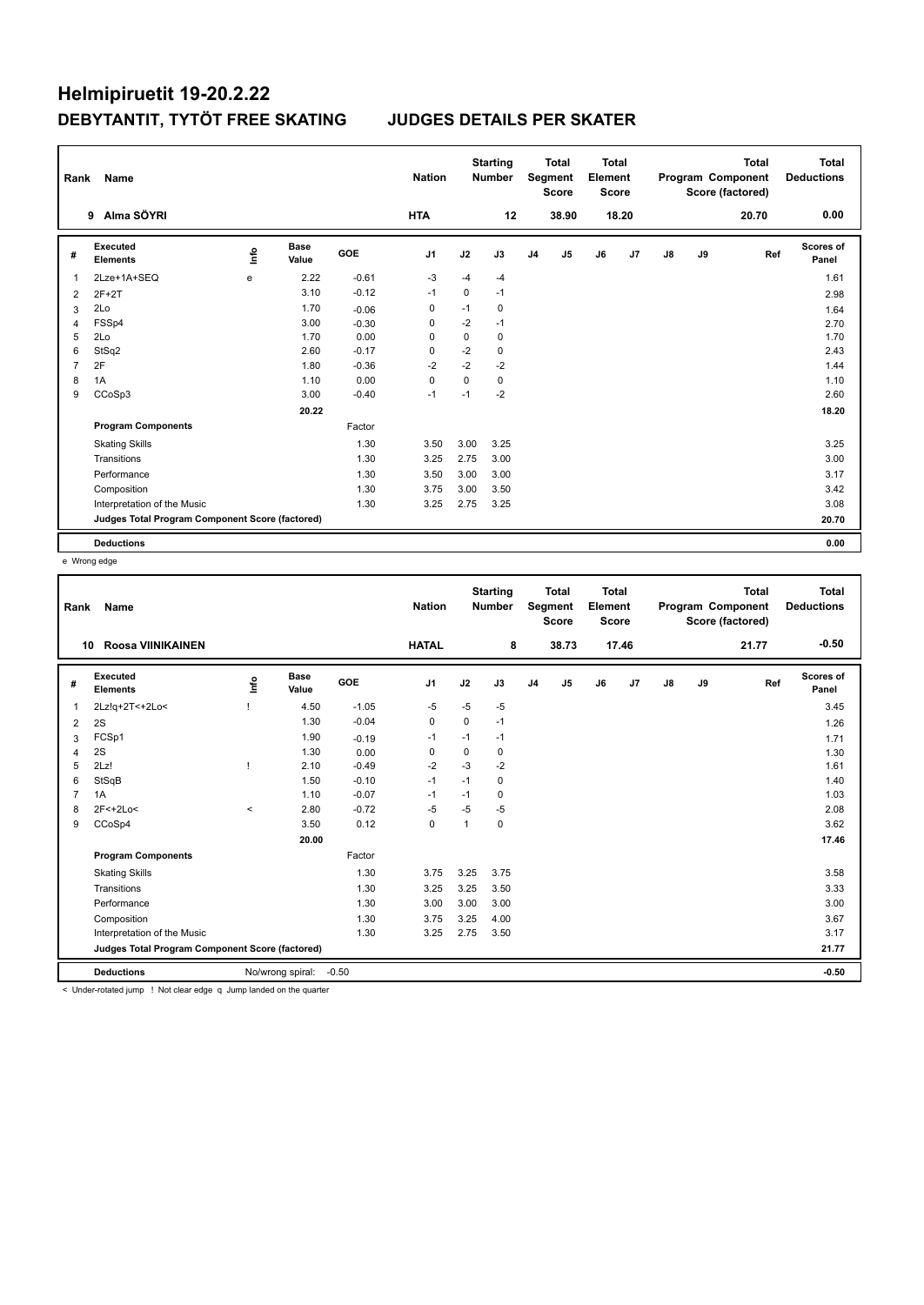| Rank           | Name                                            |         |                      |         | <b>Nation</b>  |             | <b>Starting</b><br><b>Number</b> |                | <b>Total</b><br>Segment<br><b>Score</b> | <b>Total</b><br>Element<br><b>Score</b> |       |               |    | <b>Total</b><br>Program Component<br>Score (factored) | Total<br><b>Deductions</b> |
|----------------|-------------------------------------------------|---------|----------------------|---------|----------------|-------------|----------------------------------|----------------|-----------------------------------------|-----------------------------------------|-------|---------------|----|-------------------------------------------------------|----------------------------|
|                | <b>Inka TURPEINEN</b><br>11                     |         |                      |         | <b>JYTLS</b>   |             | 5                                |                | 37.23                                   |                                         | 16.73 |               |    | 21.00                                                 | $-0.50$                    |
| #              | Executed<br><b>Elements</b>                     | ١nfo    | <b>Base</b><br>Value | GOE     | J1             | J2          | J3                               | J <sub>4</sub> | J5                                      | J6                                      | J7    | $\mathsf{J}8$ | J9 | Ref                                                   | <b>Scores of</b><br>Panel  |
| 1              | 2F                                              |         | 1.80                 | 0.00    | 0              | $\mathbf 0$ | 0                                |                |                                         |                                         |       |               |    |                                                       | 1.80                       |
| 2              | 2Lo                                             |         | 1.70                 | 0.00    | 0              | 0           | 0                                |                |                                         |                                         |       |               |    |                                                       | 1.70                       |
| 3              | 2Lz                                             |         | 2.10                 | $-0.70$ | $-3$           | $-3$        | $-4$                             |                |                                         |                                         |       |               |    |                                                       | 1.40                       |
| 4              | 2S                                              |         | 1.30                 | $-0.13$ | $-1$           | $-1$        | $-1$                             |                |                                         |                                         |       |               |    |                                                       | 1.17                       |
| 5              | FSSp4                                           |         | 3.00                 | $-0.30$ | $-1$           | $-1$        | $-1$                             |                |                                         |                                         |       |               |    |                                                       | 2.70                       |
| 6              | StSqB                                           |         | 1.50                 | $-0.15$ | $-1$           | $-1$        | $-1$                             |                |                                         |                                         |       |               |    |                                                       | 1.35                       |
| $\overline{7}$ | 1A+1Eu+2S                                       |         | 2.90                 | $-0.30$ | $-2$           | $-3$        | $-2$                             |                |                                         |                                         |       |               |    |                                                       | 2.60                       |
| 8              | 2Lo<                                            | $\prec$ | 1.36                 | $-0.45$ | -3             | $-4$        | $-3$                             |                |                                         |                                         |       |               |    |                                                       | 0.91                       |
| 9              | CCoSp3                                          |         | 3.00                 | 0.10    | $\overline{1}$ | $\Omega$    | 0                                |                |                                         |                                         |       |               |    |                                                       | 3.10                       |
|                |                                                 |         | 18.66                |         |                |             |                                  |                |                                         |                                         |       |               |    |                                                       | 16.73                      |
|                | <b>Program Components</b>                       |         |                      | Factor  |                |             |                                  |                |                                         |                                         |       |               |    |                                                       |                            |
|                | <b>Skating Skills</b>                           |         |                      | 1.30    | 3.00           | 2.75        | 3.25                             |                |                                         |                                         |       |               |    |                                                       | 3.00                       |
|                | Transitions                                     |         |                      | 1.30    | 3.00           | 2.75        | 3.50                             |                |                                         |                                         |       |               |    |                                                       | 3.08                       |
|                | Performance                                     |         |                      | 1.30    | 3.50           | 3.00        | 3.00                             |                |                                         |                                         |       |               |    |                                                       | 3.17                       |
|                | Composition                                     |         |                      | 1.30    | 3.75           | 3.25        | 3.75                             |                |                                         |                                         |       |               |    |                                                       | 3.58                       |
|                | Interpretation of the Music                     |         |                      | 1.30    | 3.50           | 3.25        | 3.25                             |                |                                         |                                         |       |               |    |                                                       | 3.33                       |
|                | Judges Total Program Component Score (factored) |         |                      |         |                |             |                                  |                |                                         |                                         |       |               |    |                                                       | 21.00                      |
|                | <b>Deductions</b>                               |         | No/wrong spiral:     | $-0.50$ |                |             |                                  |                |                                         |                                         |       |               |    |                                                       | $-0.50$                    |

< Under-rotated jump

| Rank           | Name                                                                                                     |         |                      |            | <b>Nation</b>  |      | <b>Starting</b><br><b>Number</b> |                | <b>Total</b><br><b>Segment</b><br><b>Score</b> | <b>Total</b><br>Element<br><b>Score</b> |                |    |    | <b>Total</b><br>Program Component<br>Score (factored) | Total<br><b>Deductions</b> |
|----------------|----------------------------------------------------------------------------------------------------------|---------|----------------------|------------|----------------|------|----------------------------------|----------------|------------------------------------------------|-----------------------------------------|----------------|----|----|-------------------------------------------------------|----------------------------|
| 12             | <b>Helmiina VARTIAINEN</b>                                                                               |         |                      |            | <b>VARTA</b>   |      | 4                                |                | 36.19                                          |                                         | 14.91          |    |    | 21.78                                                 | $-0.50$                    |
| #              | Executed<br><b>Elements</b>                                                                              | info    | <b>Base</b><br>Value | <b>GOE</b> | J <sub>1</sub> | J2   | J3                               | J <sub>4</sub> | J <sub>5</sub>                                 | J6                                      | J <sub>7</sub> | J8 | J9 | Ref                                                   | <b>Scores of</b><br>Panel  |
| 1              | 2A<<                                                                                                     | <<      | 1.10                 | $-0.55$    | $-5$           | $-5$ | $-5$                             |                |                                                |                                         |                |    |    |                                                       | 0.55                       |
| 2              | 2F                                                                                                       |         | 1.80                 | $-0.12$    | $-1$           | $-1$ | 0                                |                |                                                |                                         |                |    |    |                                                       | 1.68                       |
| 3              | $2Fq+2Lo<$                                                                                               | $\prec$ | 3.16                 | $-0.90$    | $-5$           | $-5$ | $-5$                             |                |                                                |                                         |                |    |    |                                                       | 2.26                       |
| 4              | FSSp2                                                                                                    |         | 2.30                 | $-0.31$    | $-1$           | $-1$ | $-2$                             |                |                                                |                                         |                |    |    |                                                       | 1.99                       |
| 5              | 2Lze                                                                                                     | e       | 1.68                 | $-0.56$    | $-4$           | $-3$ | $-3$                             |                |                                                |                                         |                |    |    |                                                       | 1.12                       |
| 6              | 2Lo+1Eu+2S<                                                                                              | $\prec$ | 3.24                 | $-0.51$    | -3             | $-3$ | $-3$                             |                |                                                |                                         |                |    |    |                                                       | 2.73                       |
| $\overline{7}$ | StSqB                                                                                                    |         | 1.50                 | $-0.05$    | $\mathbf 0$    | $-1$ | 0                                |                |                                                |                                         |                |    |    |                                                       | 1.45                       |
| 8              | 2S                                                                                                       |         | 1.30                 | 0.00       | 0              | 0    | 0                                |                |                                                |                                         |                |    |    |                                                       | 1.30                       |
| 9              | CCoSp2                                                                                                   |         | 2.50                 | $-0.67$    | $-2$           | -4   | $-2$                             |                |                                                |                                         |                |    |    |                                                       | 1.83                       |
|                |                                                                                                          |         | 18.58                |            |                |      |                                  |                |                                                |                                         |                |    |    |                                                       | 14.91                      |
|                | <b>Program Components</b>                                                                                |         |                      | Factor     |                |      |                                  |                |                                                |                                         |                |    |    |                                                       |                            |
|                | <b>Skating Skills</b>                                                                                    |         |                      | 1.30       | 3.00           | 3.00 | 3.50                             |                |                                                |                                         |                |    |    |                                                       | 3.17                       |
|                | Transitions                                                                                              |         |                      | 1.30       | 3.25           | 3.25 | 3.50                             |                |                                                |                                         |                |    |    |                                                       | 3.33                       |
|                | Performance                                                                                              |         |                      | 1.30       | 3.50           | 3.00 | 3.50                             |                |                                                |                                         |                |    |    |                                                       | 3.33                       |
|                | Composition                                                                                              |         |                      | 1.30       | 3.25           | 3.25 | 4.00                             |                |                                                |                                         |                |    |    |                                                       | 3.50                       |
|                | Interpretation of the Music                                                                              |         |                      | 1.30       | 3.50           | 3.00 | 3.75                             |                |                                                |                                         |                |    |    |                                                       | 3.42                       |
|                | Judges Total Program Component Score (factored)                                                          |         |                      |            |                |      |                                  |                |                                                |                                         |                |    |    |                                                       | 21.78                      |
|                | <b>Deductions</b>                                                                                        |         | Falls:               | $-0.50$    |                |      |                                  |                |                                                |                                         |                |    |    |                                                       | $-0.50$                    |
|                | a Theological Action of the Commission of Service of AMS and a deal of these teachers are the commission |         |                      |            |                |      |                                  |                |                                                |                                         |                |    |    |                                                       |                            |

< Under-rotated jump << Downgraded jump e Wrong edge q Jump landed on the quarter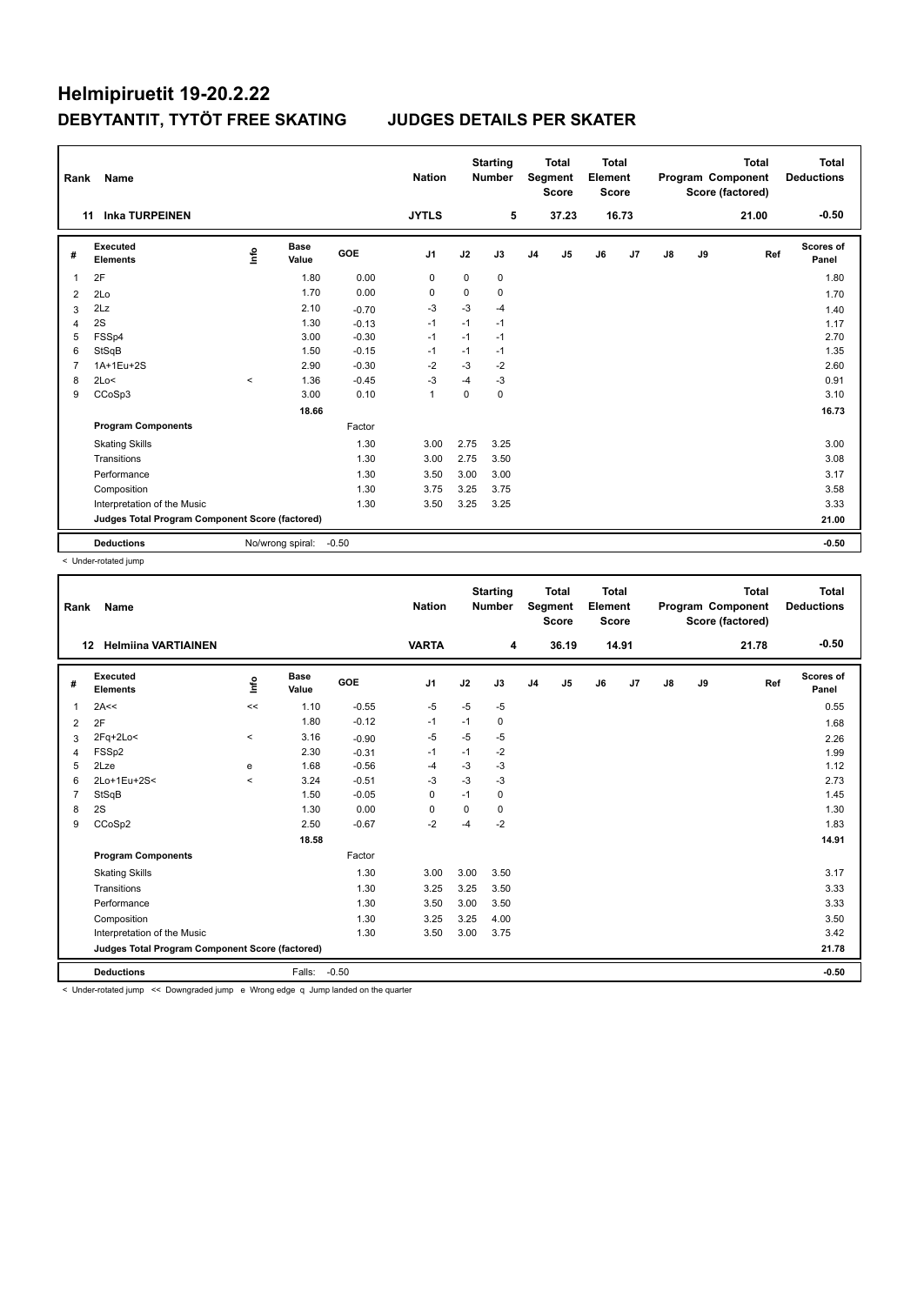| Rank           | Name                                            |       |                      |            | <b>Nation</b>  |             | <b>Starting</b><br><b>Number</b> |                | <b>Total</b><br>Segment<br><b>Score</b> | <b>Total</b><br>Element<br><b>Score</b> |       |    |    | <b>Total</b><br>Program Component<br>Score (factored) | Total<br><b>Deductions</b> |
|----------------|-------------------------------------------------|-------|----------------------|------------|----------------|-------------|----------------------------------|----------------|-----------------------------------------|-----------------------------------------|-------|----|----|-------------------------------------------------------|----------------------------|
|                | <b>Minea KEMELL</b><br>13                       |       |                      |            | <b>JYTLS</b>   |             | 13                               |                | 35.08                                   |                                         | 14.02 |    |    | 21.56                                                 | $-0.50$                    |
| #              | <b>Executed</b><br><b>Elements</b>              | lnfo  | <b>Base</b><br>Value | <b>GOE</b> | J <sub>1</sub> | J2          | J3                               | J <sub>4</sub> | J5                                      | J6                                      | J7    | J8 | J9 | Ref                                                   | <b>Scores of</b><br>Panel  |
| 1              | 2Lo                                             |       | 1.70                 | $-0.62$    | $-4$           | $-3$        | -4                               |                |                                         |                                         |       |    |    |                                                       | 1.08                       |
| $\overline{2}$ | 1A                                              |       | 1.10                 | 0.00       | $\Omega$       | 0           | 0                                |                |                                         |                                         |       |    |    |                                                       | 1.10                       |
| 3              | $2Fq+2Tq$                                       | q     | 3.10                 | $-0.90$    | $-5$           | $-5$        | $-5$                             |                |                                         |                                         |       |    |    |                                                       | 2.20                       |
| $\overline{4}$ | StSq1                                           |       | 1.80                 | $-0.12$    | $-1$           | $\mathbf 0$ | $-1$                             |                |                                         |                                         |       |    |    |                                                       | 1.68                       |
| 5              | FSSp2                                           |       | 2.30                 | $-0.38$    | $-1$           | $-2$        | $-2$                             |                |                                         |                                         |       |    |    |                                                       | 1.92                       |
| 6              | 2Fq                                             | q     | 1.80                 | $-0.54$    | $-3$           | $-3$        | $-3$                             |                |                                         |                                         |       |    |    |                                                       | 1.26                       |
| $\overline{7}$ | $2S+2Tq$                                        | $\,<$ | 2.34                 | $-0.65$    | $-5$           | $-5$        | $-5$                             |                |                                         |                                         |       |    |    |                                                       | 1.69                       |
| 8              | 2S                                              |       | 1.30                 | $-0.09$    | $-1$           | $-1$        | 0                                |                |                                         |                                         |       |    |    |                                                       | 1.21                       |
| 9              | CCoSp2V                                         |       | 1.88                 | 0.00       | 0              | 0           | $\mathbf 0$                      |                |                                         |                                         |       |    |    |                                                       | 1.88                       |
|                |                                                 |       | 17.32                |            |                |             |                                  |                |                                         |                                         |       |    |    |                                                       | 14.02                      |
|                | <b>Program Components</b>                       |       |                      | Factor     |                |             |                                  |                |                                         |                                         |       |    |    |                                                       |                            |
|                | <b>Skating Skills</b>                           |       |                      | 1.30       | 3.25           | 3.50        | 3.25                             |                |                                         |                                         |       |    |    |                                                       | 3.33                       |
|                | Transitions                                     |       |                      | 1.30       | 3.25           | 3.25        | 3.25                             |                |                                         |                                         |       |    |    |                                                       | 3.25                       |
|                | Performance                                     |       |                      | 1.30       | 3.25           | 3.25        | 3.00                             |                |                                         |                                         |       |    |    |                                                       | 3.17                       |
|                | Composition                                     |       |                      | 1.30       | 3.50           | 3.75        | 3.50                             |                |                                         |                                         |       |    |    |                                                       | 3.58                       |
|                | Interpretation of the Music                     |       |                      | 1.30       | 3.00           | 3.50        | 3.25                             |                |                                         |                                         |       |    |    |                                                       | 3.25                       |
|                | Judges Total Program Component Score (factored) |       |                      |            |                |             |                                  |                |                                         |                                         |       |    |    |                                                       | 21.56                      |
|                | <b>Deductions</b>                               |       | Falls:               | $-0.50$    |                |             |                                  |                |                                         |                                         |       |    |    |                                                       | $-0.50$                    |

< Under-rotated jump q Jump landed on the quarter

| Rank           | <b>Name</b>                                     |         |                      |         | <b>Nation</b>  |          | <b>Starting</b><br><b>Number</b> |                | <b>Total</b><br>Segment<br><b>Score</b> | <b>Total</b><br>Element<br><b>Score</b> |       |               |    | <b>Total</b><br>Program Component<br>Score (factored) | <b>Total</b><br><b>Deductions</b> |
|----------------|-------------------------------------------------|---------|----------------------|---------|----------------|----------|----------------------------------|----------------|-----------------------------------------|-----------------------------------------|-------|---------------|----|-------------------------------------------------------|-----------------------------------|
|                | Jessi MÄENPÄÄ<br>14                             |         |                      |         | <b>JYTLS</b>   |          | 1                                |                | 34.10                                   |                                         | 13.39 |               |    | 21.21                                                 | $-0.50$                           |
| #              | <b>Executed</b><br><b>Elements</b>              | info    | <b>Base</b><br>Value | GOE     | J <sub>1</sub> | J2       | J3                               | J <sub>4</sub> | J5                                      | J6                                      | J7    | $\mathsf{J}8$ | J9 | Ref                                                   | <b>Scores of</b><br>Panel         |
| $\overline{1}$ | 2Lo<                                            | $\prec$ | 1.36                 | $-0.41$ | $-3$           | $-3$     | $-3$                             |                |                                         |                                         |       |               |    |                                                       | 0.95                              |
| 2              | $2F<<+2T<$                                      | <<      | 1.54                 | $-0.52$ | $-5$           | $-5$     | $-5$                             |                |                                         |                                         |       |               |    |                                                       | 1.02                              |
| 3              | 1A+1Eu+2S                                       |         | 2.90                 | $-0.04$ | 0              | $-1$     | 0                                |                |                                         |                                         |       |               |    |                                                       | 2.86                              |
| 4              | 2F<                                             | $\prec$ | 1.44                 | $-0.72$ | $-5$           | $-5$     | $-5$                             |                |                                         |                                         |       |               |    |                                                       | 0.72                              |
| 5              | StSq1                                           |         | 1.80                 | $-0.06$ | $-1$           | $\Omega$ | 0                                |                |                                         |                                         |       |               |    |                                                       | 1.74                              |
| 6              | 2Sq                                             | q       | 1.30                 | $-0.39$ | $-3$           | $-4$     | $-2$                             |                |                                         |                                         |       |               |    |                                                       | 0.91                              |
| $\overline{7}$ | FSSp2                                           |         | 2.30                 | $-0.31$ | $-1$           | $-2$     | $-1$                             |                |                                         |                                         |       |               |    |                                                       | 1.99                              |
| 8              | 2Lz<<                                           | <<      | 0.60                 | $-0.30$ | $-5$           | $-5$     | $-5$                             |                |                                         |                                         |       |               |    |                                                       | 0.30                              |
| 9              | CCoSp3                                          |         | 3.00                 | $-0.10$ | 0              | $-1$     | 0                                |                |                                         |                                         |       |               |    |                                                       | 2.90                              |
|                |                                                 |         |                      |         |                |          |                                  |                |                                         |                                         |       | 13.39         |    |                                                       |                                   |
|                | <b>Program Components</b>                       |         |                      | Factor  |                |          |                                  |                |                                         |                                         |       |               |    |                                                       |                                   |
|                | <b>Skating Skills</b>                           |         |                      | 1.30    | 3.00           | 3.25     | 3.75                             |                |                                         |                                         |       |               |    |                                                       | 3.33                              |
|                | Transitions                                     |         |                      | 1.30    | 3.25           | 3.00     | 3.50                             |                |                                         |                                         |       |               |    |                                                       | 3.25                              |
|                | Performance                                     |         |                      | 1.30    | 2.75           | 3.25     | 3.25                             |                |                                         |                                         |       |               |    |                                                       | 3.08                              |
|                | Composition                                     |         |                      | 1.30    | 3.25           | 3.50     | 4.00                             |                |                                         |                                         |       |               |    |                                                       | 3.58                              |
|                | Interpretation of the Music                     |         |                      | 1.30    | 2.75           | 3.25     | 3.25                             |                |                                         |                                         |       |               |    |                                                       | 3.08                              |
|                | Judges Total Program Component Score (factored) |         |                      |         |                |          |                                  |                |                                         |                                         |       |               |    |                                                       | 21.21                             |
|                | <b>Deductions</b>                               |         | Falls:               | $-0.50$ |                |          |                                  |                |                                         |                                         |       |               |    |                                                       | $-0.50$                           |

< Under-rotated jump << Downgraded jump q Jump landed on the quarter